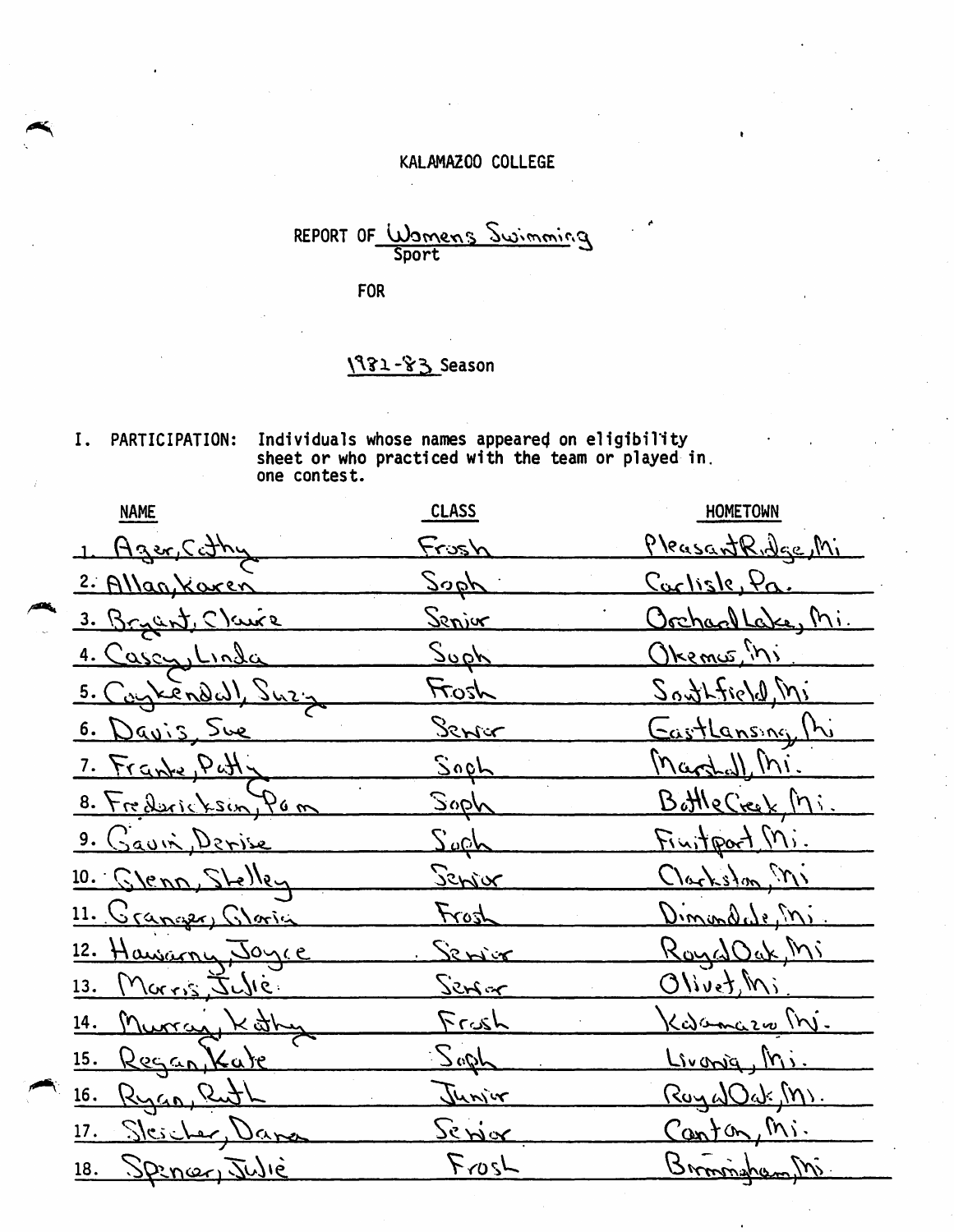|                    | <b>NAME</b>        | <u>CLASS</u> |                 | <b>HOMETOWN</b>       |  |
|--------------------|--------------------|--------------|-----------------|-----------------------|--|
| $\underline{19}$ . | Wadenmarier, Nance | Juria        |                 | $54.5$ oseph, $5/1$ . |  |
| 20.                |                    |              | $\sim$ 10 $\mu$ |                       |  |
| 21.                |                    |              |                 |                       |  |
| 22.                |                    |              |                 |                       |  |
| 23.                |                    |              |                 |                       |  |
| 24.                |                    |              |                 |                       |  |
| 25.                |                    |              |                 |                       |  |
| 26.                |                    |              | $\bullet$       |                       |  |
| 27.                |                    |              |                 |                       |  |
| 28.                |                    |              |                 |                       |  |
| 29.                |                    |              |                 |                       |  |
| 30.                |                    |              |                 |                       |  |
| 31.                |                    |              |                 |                       |  |
| 32.                |                    |              |                 |                       |  |
| 33.                |                    |              |                 |                       |  |
| 34.                |                    |              | $\bar{\nu}$ .   |                       |  |
| 35.                |                    |              |                 |                       |  |
| 36.                |                    |              |                 |                       |  |
| 37.                |                    |              |                 |                       |  |
| 38.                |                    |              |                 |                       |  |
| 39.                |                    |              |                 |                       |  |
| 40.                |                    |              |                 |                       |  |
| 41.                |                    |              |                 |                       |  |
| 42.                |                    |              |                 |                       |  |
| 43.                |                    |              | $\bullet$       |                       |  |
| 44.                |                    |              |                 |                       |  |
| 45.                |                    |              |                 |                       |  |

 $-2-$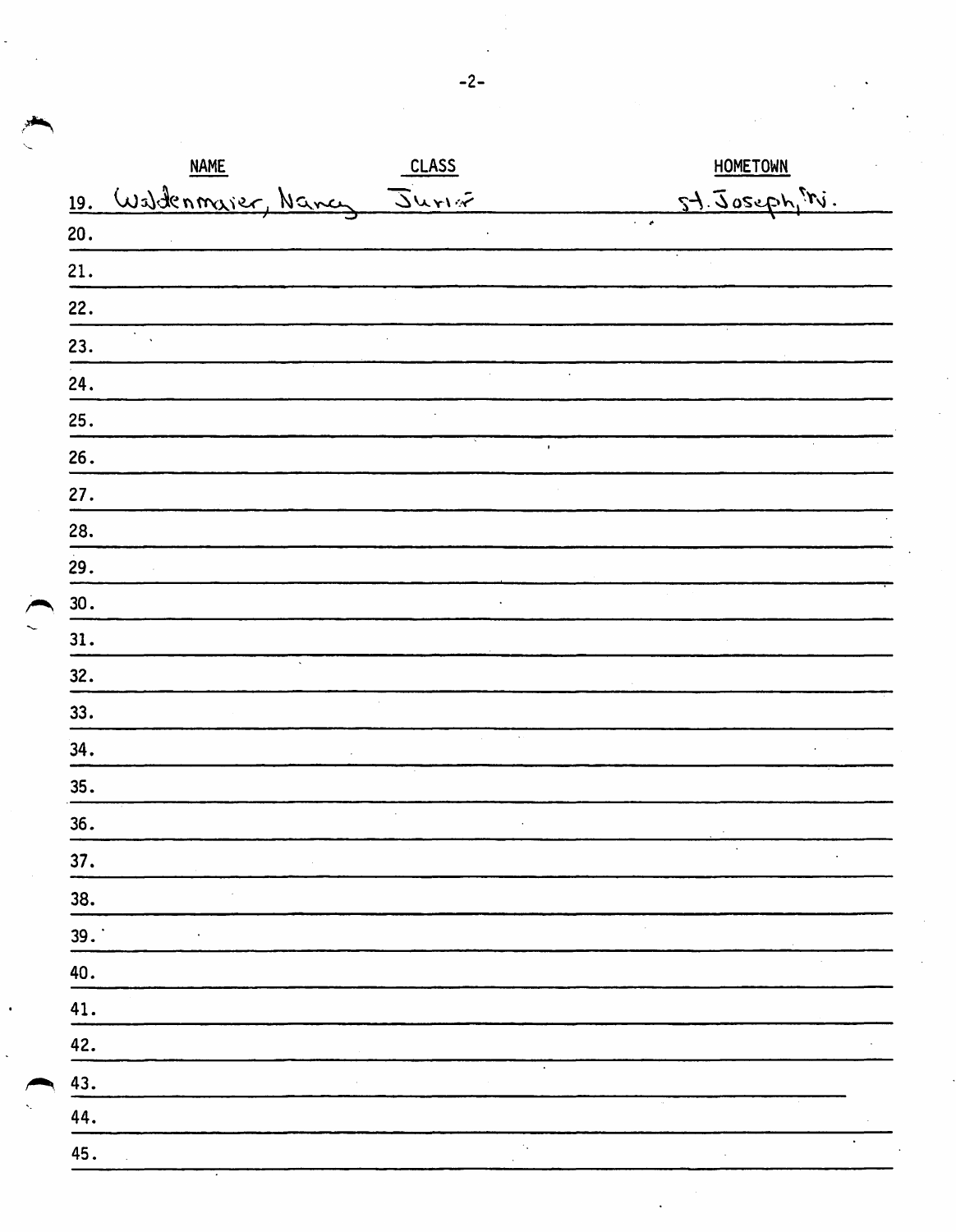| Number of Freshmen  |  |
|---------------------|--|
| Number of Sophmores |  |
| Number of Juniors   |  |
| Number of Seniors   |  |
| Varsity Awards      |  |

š

-3-

## NO. OF AWARDS IN THIS SPORT

KIND

NAME SN 83  $k_{\text{rosh}}$ AgenCit  $\overline{\phantom{0}}$  $C$ ertific $dc$  $1.$  $S$  of  $C$ er  $+$ .  $+$   $C$  $\bigcap$  $A$ lan  $\overline{2}$ . Keur I  $Black$ 4 3. Banan) Claire Sensox  $4. Cuse, Lnila$  .  $See$ ገ  $Jacke$  $\perp$  $($ ent $,f$ ical $C$  $FrosL$ Contendall, Suz.  $5 -$ <sup>~</sup>*Y---J r:<*  ~  $C$ ertific $\det$  $6.$  $Dayis.$ Sue  $Sop$  $C_{ext}$ , ficate  $\overline{L}$  $bra$ \  $Soo'$ Jacket  $\overline{8}$  $96n$  $2$  $s_{m}$ Jacket Dense  $2002$  $-200C$  $\supset$ 9.  $F\omega_1$  $\overline{\mathcal{K}}$  $C$ *e*  $ct$ ,  $tc$ ,  $tc$  $10.$ icanger 1ort c Scrior Hawatry  $($ ertificat Joyce  $\mathcal{F}$  $11.$  $\overline{1}$ c  $S_{\text{CHW}}$ Thans,  $C$ ent $, f$ icut 12.  $3-$ Murray  $\mathcal{F}_{\text{cyl}}$ C w-\ '.\-~ <sup>&</sup>lt;"\c..  $\overline{\phantom{a}}$  $13.$ Karl  $\sqrt{20}$  $14.$ **Legan**  $J$  $a$  $k+1$ :? Certificate *Surjex*  $\mathcal{L}$  $15.$ ~  $\sqrt{a^2}$  $\overline{\phantom{0}}$ mL> Centificate 16.  $C_{\mathcal{R}}$  $C_{ext}$ : fice Wilderman 3  $17.$  $uv$ are 18. l~---------------------------------------- 20 . 21. 22.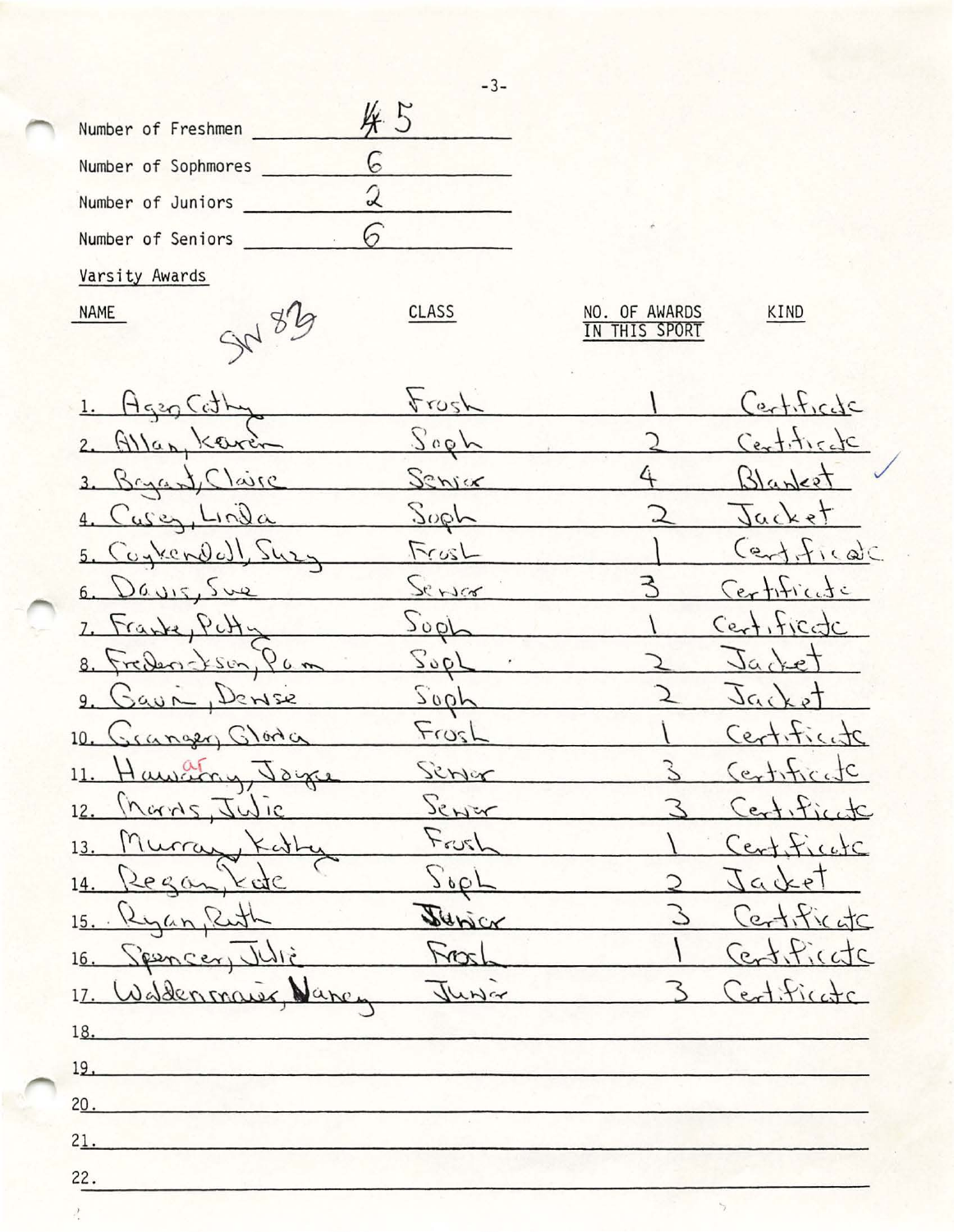| III.           | Varsity                                                 | Number of Awards Won From Each Class (Do not include J.V.) |                                                                      |  |  |
|----------------|---------------------------------------------------------|------------------------------------------------------------|----------------------------------------------------------------------|--|--|
|                | Freshmen<br>Sophmore<br>Junior<br>2<br>Senior           |                                                            |                                                                      |  |  |
| IV.            | Number of Kinds of Varsity Awards (Do not include J.V.) |                                                            |                                                                      |  |  |
|                | Championship<br>Non-championship<br>Certificate<br>ৱ    | CHECK ONE                                                  | <b>Blankets</b><br>Jackets<br>4.<br>Photograph<br>(for championship) |  |  |
| ٧.             | SEASONAL RESULTS                                        |                                                            |                                                                      |  |  |
|                | Conference<br>Won<br><b>Total</b><br>Won <sup>-</sup>   | $\mathbf{u}$<br>Lost<br>$\textsf{lost}$<br>ym.             | $\mathbf{u}$<br>ירד                                                  |  |  |
| VI.            | RESULTS OF CONTESTS                                     | (Team Scores)                                              |                                                                      |  |  |
| K              |                                                         | <u> K 74 VS Adrian 38</u>                                  | $\pmb{\mathsf{K}}$                                                   |  |  |
| K 36           | WM4 103<br>$\nu$ s                                      | K                                                          | $\boldsymbol{K}$                                                     |  |  |
|                | $C_4$ Vm $58$<br>$K78$ $V5$                             | K                                                          | K                                                                    |  |  |
| K <sub>1</sub> | Mmc<br>33<br>$\overline{U}$<br>$V$ $S$                  | K                                                          | K.                                                                   |  |  |
| $K$ $S$ $9$    | $\mathcal{S}$<br>$\sim$ 6.1<br>$V\bar{S}$               | K                                                          | K                                                                    |  |  |
|                | 64<br>$K4$ $S$ $v s$ Albian                             | K                                                          | $\mathsf K$                                                          |  |  |
|                | $K\$ $2$ vs $I$ $B$ $C$ . $28$                          | $K -$                                                      | K                                                                    |  |  |
| <u>K34</u>     | $H_{G22}$<br>v <sub>S</sub>                             | K                                                          | K                                                                    |  |  |
| K              | 566                                                     | K                                                          | K                                                                    |  |  |
|                | Untre Dane 8<br>いく                                      | K                                                          | $\mathsf K$                                                          |  |  |
|                |                                                         |                                                            |                                                                      |  |  |

VII. CONFERENCE STANDING (Indicate the order the teams finished)

| D League Change Conflue | freets  | Giralleage      |
|-------------------------|---------|-----------------|
| $H_{AC2}$               | Ame     | <u>. Hæ</u>     |
| Kalamerio               | $-7770$ | Algici          |
|                         | 2 Cavi  | <u>Kasamuzo</u> |
| $-262$                  | べいしつ    | $\omega$ in     |
| Almir                   | Alma    | Alma            |
| べいへ                     | Adres   | Albicio         |

 $\ddot{\phantom{a}}$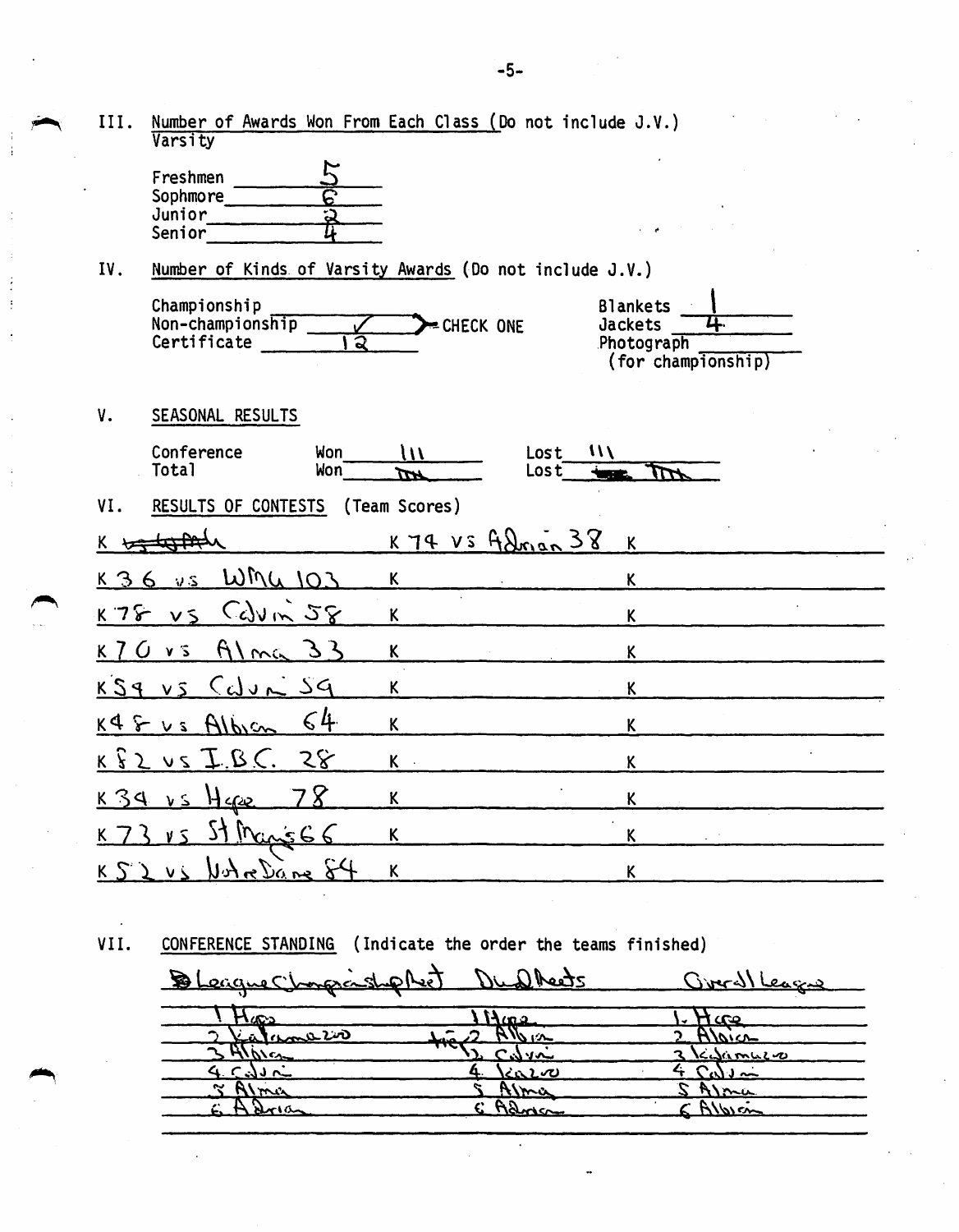|     | VIII. RESULTS OF TOURNAMENTS, INVITATIONAL MEETS, ETC.                                                                                                                                                                         |
|-----|--------------------------------------------------------------------------------------------------------------------------------------------------------------------------------------------------------------------------------|
|     | Kenyon Invitational-Duisin II - St<br>住                                                                                                                                                                                        |
|     | MIAA Legger Changion Stype 2nd                                                                                                                                                                                                 |
|     | $\rightarrow$                                                                                                                                                                                                                  |
|     |                                                                                                                                                                                                                                |
|     |                                                                                                                                                                                                                                |
| IX. | KALAMAZOO COLLEGE - HONORS AND RECOGNITION                                                                                                                                                                                     |
|     | Most Valuable Suzy Coykendall                                                                                                                                                                                                  |
|     | Most Improved Patty Franke<br>Captain L. Consul / N. Waldenmaier / C. Bryant<br>Other Honors                                                                                                                                   |
| Χ.  | MIAA - HONORS AND RECOGNITION                                                                                                                                                                                                  |
|     | All-Conference Suzy Coylendall                                                                                                                                                                                                 |
|     | Gloria Granger                                                                                                                                                                                                                 |
|     |                                                                                                                                                                                                                                |
|     |                                                                                                                                                                                                                                |
|     | Most Valuable and Contract Contract of the Contract of the Contract of the Contract of the Contract of the Contract of the Contract of the Contract of the Contract of the Contract of the Contract of the Contract of the Con |
|     | Other Honors                                                                                                                                                                                                                   |
| XI. | NCAA-AIAW HONORS AND RECOGNITION                                                                                                                                                                                               |
|     | Participation                                                                                                                                                                                                                  |
|     |                                                                                                                                                                                                                                |
|     |                                                                                                                                                                                                                                |
|     |                                                                                                                                                                                                                                |
|     | All-American                                                                                                                                                                                                                   |
|     |                                                                                                                                                                                                                                |
|     | Other Honors                                                                                                                                                                                                                   |
|     |                                                                                                                                                                                                                                |
|     |                                                                                                                                                                                                                                |